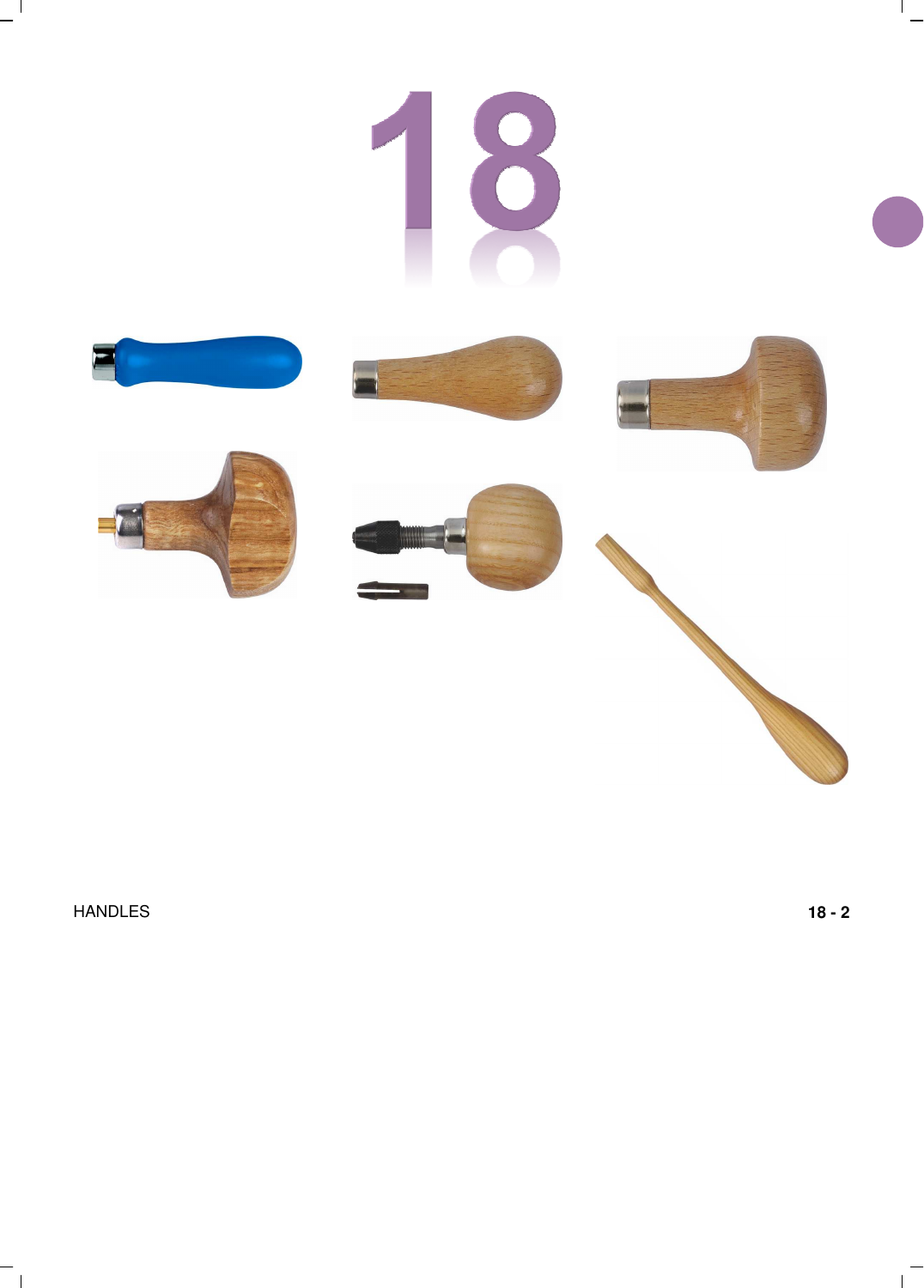# **HANDLES**

#### **File handles.**



| <b>MSA</b> |                                                                                                                                                                                                                                      |                                               | Colour Length Øring Øhandle Øhole |           | Kq    |
|------------|--------------------------------------------------------------------------------------------------------------------------------------------------------------------------------------------------------------------------------------|-----------------------------------------------|-----------------------------------|-----------|-------|
| 18.050     | Blue                                                                                                                                                                                                                                 | <b>90 mm</b> 16 mm 23 mm                      |                                   | $4.00$ mm | 0.025 |
| 18.051     | $\bullet$ Red                                                                                                                                                                                                                        | <b>100 mm</b> $18 \text{ mm}$ $25 \text{ mm}$ |                                   | $5.50$ mm | 0.033 |
| 18.052     |                                                                                                                                                                                                                                      | Black 110 mm 19 mm 28 mm                      |                                   | 7.00 mm   | 0.043 |
| 18.053     | <b>Contract Contract Contract Contract Contract Contract Contract Contract Contract Contract Contract Contract Contract Contract Contract Contract Contract Contract Contract Contract Contract Contract Contract Contract Contr</b> | <b>120 mm</b> $21$ mm $31$ mm                 |                                   | 9.00 mm   | 0.055 |

File round shape plastic handle.



| <b>MSA</b> | Length           | Ø ring          | Ø handle        | Ø hole         | Kg    |
|------------|------------------|-----------------|-----------------|----------------|-------|
| 18.100     | 80 mm            | $14 \text{ mm}$ | $21 \text{ mm}$ | $3 \text{ mm}$ | 0.017 |
| 18.101     | 90 mm            | 16 mm           | $22 \text{ mm}$ | 4 mm           | 0.022 |
| 18.102     | $100 \text{ mm}$ | $18 \text{ mm}$ | $25 \text{ mm}$ | 4 mm           | 0.027 |
| 18.103     | 110 mm           | 18 mm           | 26 mm           | $5 \text{ mm}$ | 0.036 |

File round shape wooden handle.

|  | <b>MSA</b> | Length           | Ø handle        | $Ø$ hole  | Kg    |
|--|------------|------------------|-----------------|-----------|-------|
|  | 18.110     | $110$ mm         | $10 \text{ mm}$ | $2.00$ mm | 0.007 |
|  | 18.111     | $110 \text{ mm}$ | $12 \text{ mm}$ | $2.00$ mm | 0.009 |
|  | 18.112     | $110$ mm         | 14 mm           | $2.00$ mm | 0.013 |
|  | 18.113     | $110 \text{ mm}$ | 16 mm           | $2.50$ mm | 0.015 |
|  | 18.114     | $110$ mm         | $18 \text{ mm}$ | $3.00$ mm | 0.021 |
|  | 18.115     | $110 \text{ mm}$ | 20 mm           | $3.50$ mm | 0.027 |

File cylindrical shape wooden handle.

## **vallorbe**



| <b>UAL</b>      |                              |                              |                          | Л                        | Е                        |                          | L mm      | Kg    |
|-----------------|------------------------------|------------------------------|--------------------------|--------------------------|--------------------------|--------------------------|-----------|-------|
| <b>110-BLEU</b> | $\overline{\phantom{a}}$     | 4"                           | $\overline{\phantom{a}}$ | 4"                       | $\overline{\phantom{a}}$ | $\overline{\phantom{a}}$ | 94 mm     | 0.039 |
| <b>210-BLEU</b> | $4 - 5"$                     | $5 - 6"$                     | ٠                        | 5"                       | $\overline{\phantom{a}}$ | ۰                        | 94 mm     | 0.041 |
| 310-BLEU        | $4 - 6"$                     | $\overline{\phantom{a}}$     | 4"                       | 6"                       | 4"                       | 4"                       | 94 mm     | 0.042 |
| <b>410-BLEU</b> | 8"                           | 8"                           | 6"                       | 8"                       | 6"                       | 6"                       | 105<br>mm | 0.045 |
| 510-BLEU        | $8 - 10"$                    | $10 - 12"$                   | 8"                       | 10"                      | 8"                       | 8"                       | 105<br>mm | 0.052 |
| 610-BLEU        | 10-12"                       | ۰                            | 10"                      | $10 - 12"$               | 10"                      | 10"                      | 121<br>mm | 0.082 |
| 710-BLEU        | $\qquad \qquad \blacksquare$ | $\qquad \qquad \blacksquare$ | 12"                      | $\overline{\phantom{0}}$ | 12"                      | 12"                      | 130<br>mm | 0.094 |

Antislip plastic handle with hardened threaded insert.



| <b>UAL</b> | Ø                                  | $L$ mm          | Kq    |
|------------|------------------------------------|-----------------|-------|
| 160        | $2-3$ mm                           | $95 \text{ mm}$ | 0.028 |
| 260        | $3-4$ mm                           | 95 mm           | 0.028 |
|            | Precision handle for needle files. |                 |       |

## vallorbe



| <b>UAL</b>               |          | $\nabla$ mm $\nabla$ | Κa    |
|--------------------------|----------|----------------------|-------|
| 170                      | $2-3$ mm | 86 mm                | 0.015 |
| Handle for needle files. |          |                      |       |



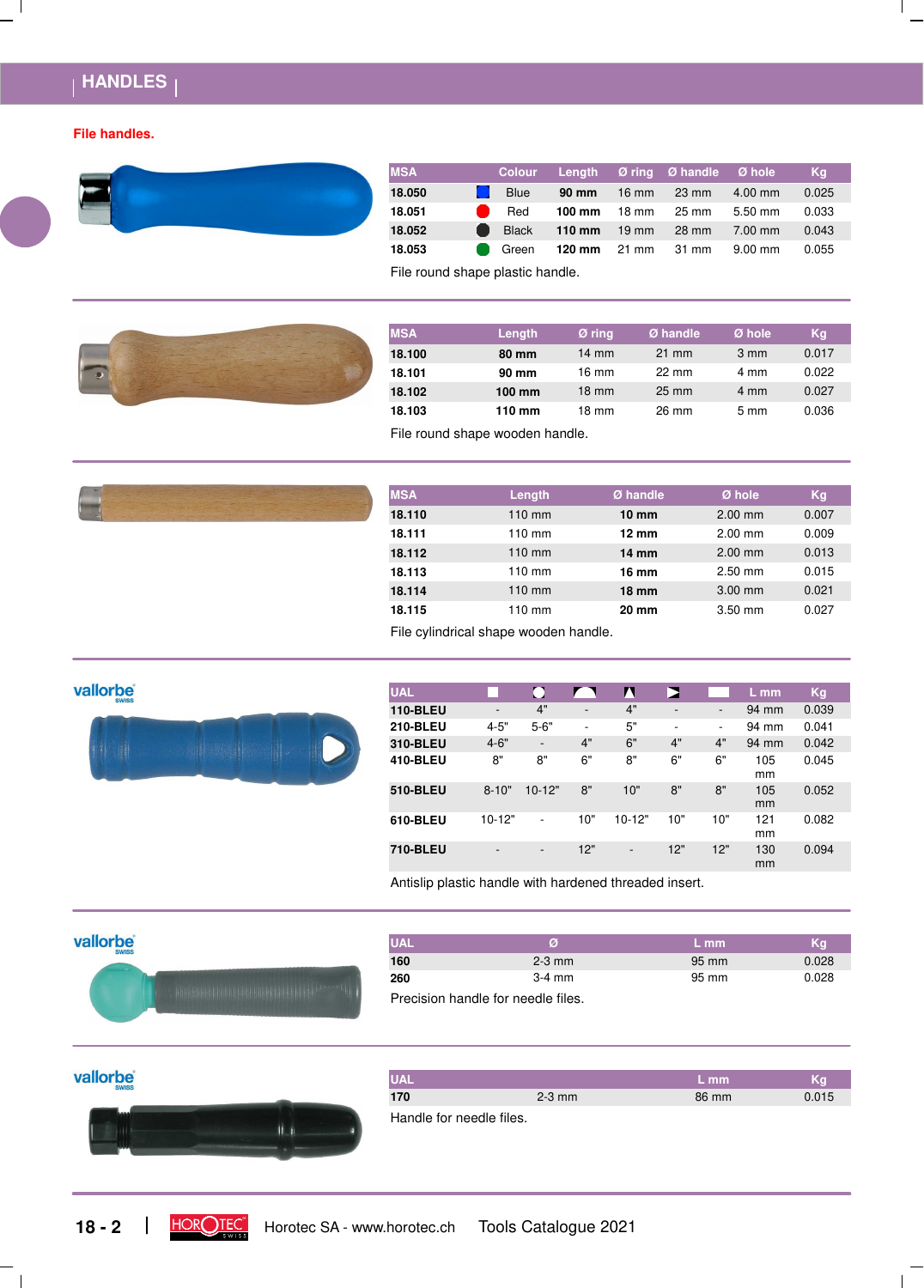# **HANDLES**

## **vallorbe**



| <b>UAL</b>           |     |                          |           | 7 V                      |           | $L$ mm           | Kq    |  |
|----------------------|-----|--------------------------|-----------|--------------------------|-----------|------------------|-------|--|
| 200                  |     | $\overline{\phantom{a}}$ | 4"        | $\overline{\phantom{a}}$ | 4"        | 80 mm            | 0.020 |  |
| 400                  | 6"  | 6"                       | 5"        | 6"                       | 5"        | $100$ mm         | 0.025 |  |
| 500                  | 8"  | 8"                       | 6"        | 8"                       | 6"        | $115 \text{ mm}$ | 0.040 |  |
| 600                  | 10" | 10"                      | $8 - 10"$ | 10"                      | $8 - 10"$ | 125 mm           | 0.055 |  |
| Wooden files handle. |     |                          |           |                          |           |                  |       |  |

## **Handles for ceramic fibre files.**



| <b>UALF</b> |     | <b>For files</b> | Kg    |
|-------------|-----|------------------|-------|
| 105         | (1) | $A = 0.5$ mm     | 0.010 |
| 109         |     | $A = 0.9$ mm     | 0.010 |
| 202         | (2) | $A = 2.34$ mm    | 0.010 |
| 203         | (3) | $A = 3.0$ mm     | 0.013 |
| 301         | (4) | $A = 1$ mm       | 0.010 |
| 302         |     | $A = 2$ mm       | 0.010 |
| 304         |     | $A = 4$ mm       | 0.011 |

Handle for ceramic fibre files.

### **Graver handles.**



| <b>IMSA</b>           | <b>Lenath</b> | Ø rina          | Ø handle        | Ø hole    | Ka    |
|-----------------------|---------------|-----------------|-----------------|-----------|-------|
| 18.120                | 65 mm         | $12 \text{ mm}$ | $27 \text{ mm}$ | $2.50$ mm | 0.014 |
| Graver wooden handle. |               |                 |                 |           |       |



| <b>MSA</b>            | <b>Lenath</b>   | Ø rina          | Ø handle | Ø hole            | Ka    |  |  |
|-----------------------|-----------------|-----------------|----------|-------------------|-------|--|--|
| 18.130                | $40 \text{ mm}$ | $11 \text{ mm}$ | 34 mm    | $2.00 \text{ mm}$ | 0.012 |  |  |
| Graver wooden handle. |                 |                 |          |                   |       |  |  |

| - |  |
|---|--|
|   |  |
|   |  |
|   |  |
|   |  |
|   |  |
|   |  |
|   |  |
|   |  |
|   |  |
|   |  |



| <b>MSA</b> | <b>Lenath</b>         | Ø rina          | Ø handle | Ø hole    | Kq    |  |  |  |  |  |
|------------|-----------------------|-----------------|----------|-----------|-------|--|--|--|--|--|
| 18.131     | 40 mm                 | $10 \text{ mm}$ | 34 mm    | $2.50$ mm | 0.014 |  |  |  |  |  |
| 18.132     | 50 mm                 | $12 \text{ mm}$ | 34 mm    | $2.50$ mm | 0.018 |  |  |  |  |  |
|            | Graver wooden handle. |                 |          |           |       |  |  |  |  |  |



 $^{-}$  1

| <b>MSA</b>            | Lenath          | Ø rina          | Ø handle        | Ø hole    | Ka    |
|-----------------------|-----------------|-----------------|-----------------|-----------|-------|
| 18.140                | $40 \text{ mm}$ | $10 \text{ mm}$ | $32 \text{ mm}$ | $2.50$ mm | 0.013 |
| Graver wooden handle. |                 |                 |                 |           |       |